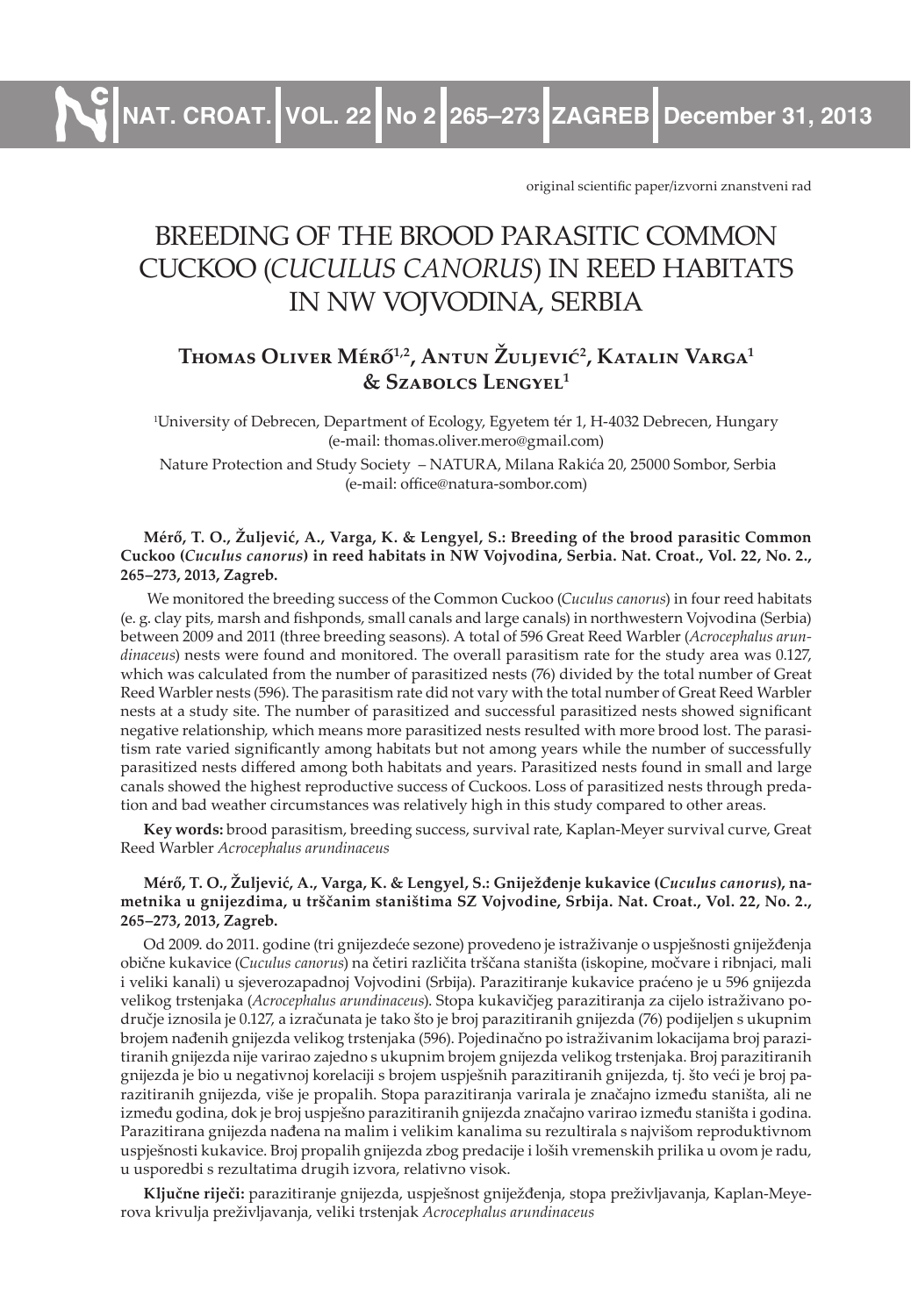## INTRODUCTION

The Common Cuckoo (*Cuculus canorus*) is a regularly breeding species of the temperate zone of the western Palearctic (Cramp, 1998; Varga, 1998). The bird inhabits almost all habitats except extremely poor mountainous landscapes, dense conifer forests and highly urbanized areas (Cramp, 1998). Cuckoo parasitism has already been recorded in over 100 passerine species (Wyllie, 1975, 1981; Alvarez, 1994; Moksnes & Røskaft, 1995; Cramp, 1998; Honza *et al*., 2001). In the Carpathian basin and in other lowlands, they often parasitize the nests of Great Reed Warblers (GRW, *Acrocephalus arundinaceus*), while in mountain forests, Cuckoos prefer the nests of Robins (*Erithacus rubecula*) for egglaying (Varga, 1998). The breeding success of Cuckoos in GRW nests depends strongly on the characteristics of the habitat (Moskát & Honza, 2000). One of the relevant factors is the availability of perches (trees or electric wires), which help the adult cuckoos to locate the nests of host species (Moskát & Honza, 2000). The second important factor which affects breeding success is the visibility of the host nests (Moskát & Honza, 2000).

The first study on the breeding success of cuckoos in Serbia was conducted near Apatin (UTM CR 46) between 1981 and 1990 (Lakatoš, 1992). However, that research was conducted only in one breeding site, and it applied a simple methodology while the sample sizes were quite low (Lakatoš, 1992). The first aim of our study was to provide more extensive data on the rate of parasitism of GRW nests and the breeding success of the Cuckoo in Serbia (Fig. 1). Furthermore, we compared Cuckoo parasitism rate, nesting success and chick survival in three years (2009–2011) in four different reed habitats. We specifically tested the hypothesis that parasitism rate and successfully parasitized nests vary across reed habitats and fluctuate among years.

## STUDY AREA AND METHODS

#### **Sampling area**

The study area was Sombor municipality, which lies on  $1,178$  km<sup>2</sup> at an elevation of 89 m above sea level (Vojnović, 2001) in the north-western part of Vojvodina (northern Serbia). Sombor is a typical lowland area with a semi-dry continental climate, where the mean annual precipitation ranges between 400 and 900 mm (Đukanović, 1970; Tomić, 1996). In the area of the town of Sombor and its wider surroundings, Cuckoo parasitism is known exclusively from GRW nests in reed (*Phragmites australis*) habitats (Mérő & Žuljević, 2009, 2010). We studied four different reed habitats: clay pits, marshes and fishponds, large canals and small canals. Areas for field surveys were chosen randomly within the habitats (Fig. 1).

a) Clay pits – Reed is usually patchy or fragmented, but dense. The area of water varies strongly. Clay was extracted here for the local brickyards between the 1950s and 1970s.

b) Marsh, fishpond – Marshes are characterized by open (Medura) or closed (Bara Jezero) dense reed stands formed in a long, continuous succession. Fieldwork was conducted on the only large fishpond in Sombor municipality; a fishpond near Kolut (c. 200 ha surface area, and with an inner perimeter of reed at 14.8 km).

c) Large canals – These include wide canals (average c. 25 m) of the Danube-Tisza-Danube hydro-system and a few other bigger canals in Vojvodina. The total length of large canals in Sombor municipality is 114 km. The reed beds of large canals are less dense and their width ranges from two to four meters (Fig. 1, Tab. 1).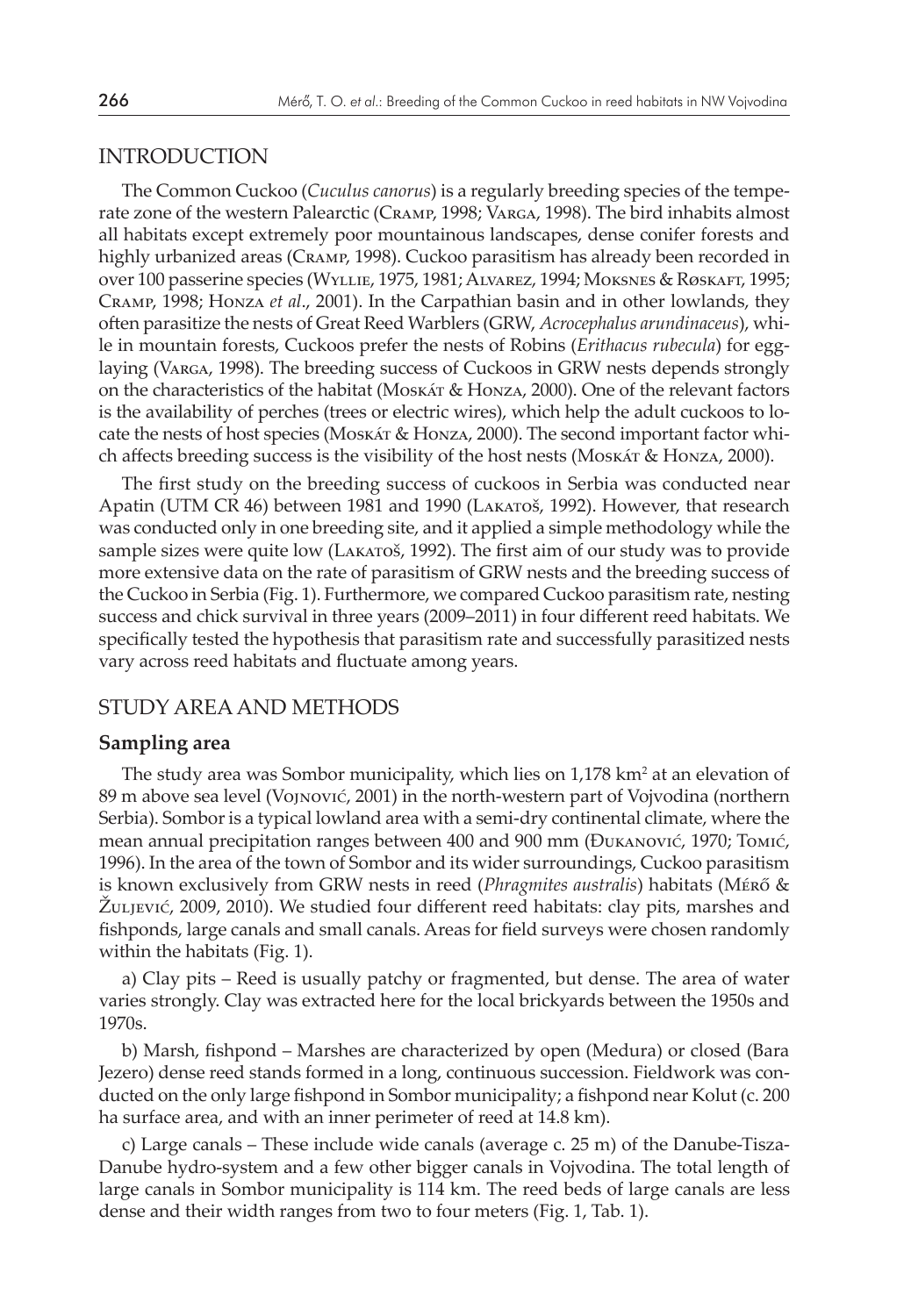

**Fig. 1.** Location of the study sites in Sombor municipality (NW Vojvodina, Serbia).

c) Small canals – The Detailed Canal Net (Detaljna Kanalska Mreža) contains narrow, small canals belonging to the soil fertility improvement programme. The total length of small canals in the municipality is 821 km. Reed beds are often patchy and are cut after the breeding season.

### **Methods**

GRW nests were surveyed during the entire breeding season which lasted from May to August between 2009 and 2011 at 17 study sites (Tab. 1). We surveyed randomly chosen parts of canals (both sides) and fishponds and marsh, and entire reed beds of the clay pits. After nests were found at a breeding site, they were regularly checked once every five to ten days. During these checks, the number of eggs and nestlings and their changes were registered. We recorded Cuckoo parasitism if a Cuckoo chick was found in a GRW nest. Thus, our measure of the parasitism rate is a minimum estimate because GRW are known to recognize and eject Cuckoo eggs or abandon nests with Cuckoo eggs, which were not counted as parasitized nests in this study. However, rejection of Cuckoo eggs by GRWs was probably rare, as we found less than 10 cases of egg ejection and a similar number of nest desertions in each of the three years of study.

We tested whether Cuckoo parasitism rate and successfully parasitized nests varied by habitat and year in two-way ANOVAs. The parasitism rate was calculated from the number of all GRW nests divided by the number of parasitized nests for all locations and for the three years (2009–2011). Means and standard error were calculated from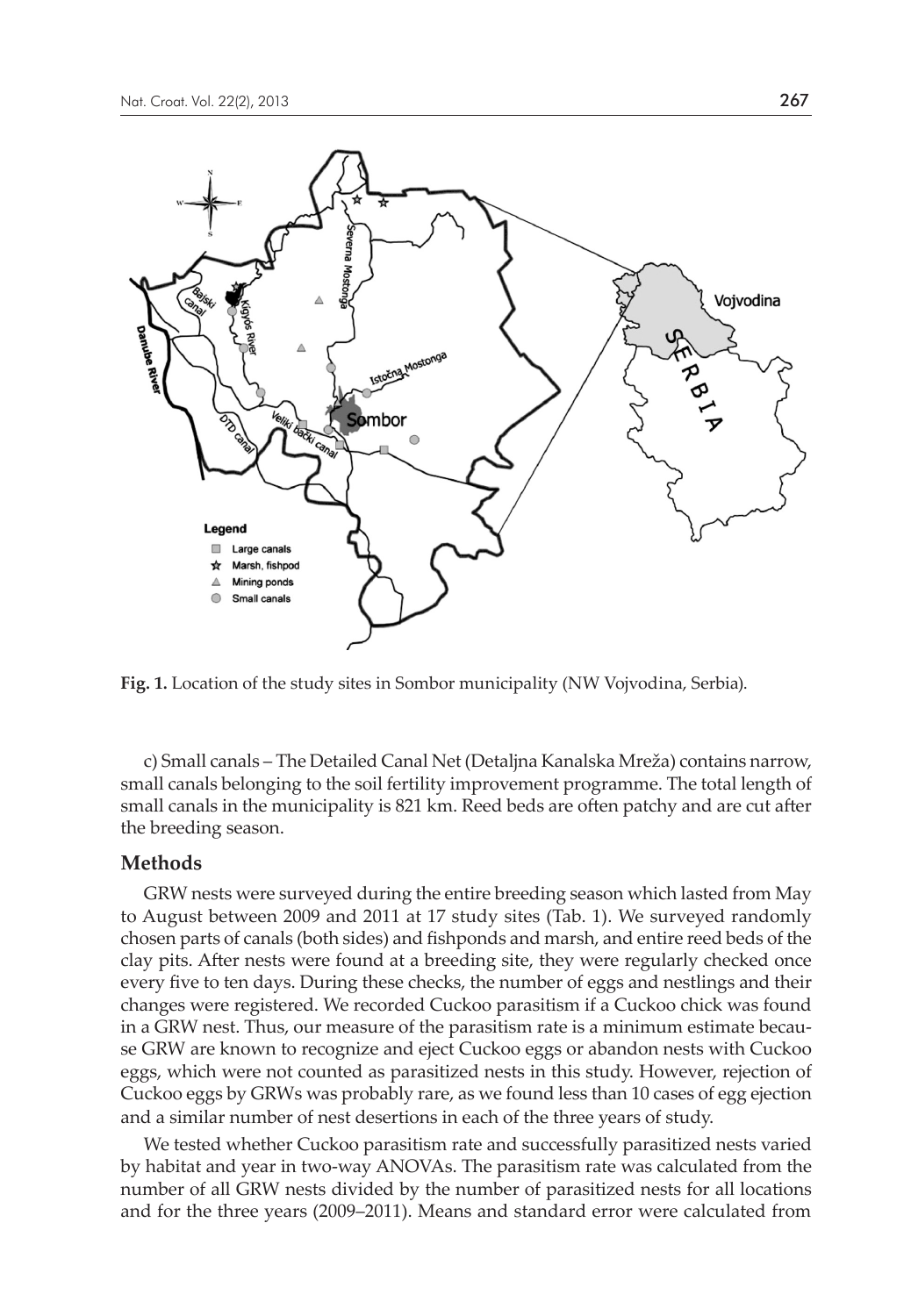| Habitat             | Study area               | UTM coordinate | Area surveyed<br>(ha) | Potential perches<br>(distance from reed) |  |
|---------------------|--------------------------|----------------|-----------------------|-------------------------------------------|--|
| Clay pits           | <b>Bager</b>             | CR 57 22       | 1.3                   | a few solitary trees (5 m)                |  |
|                     | Gakovo                   | CR 58 14       | 1.4                   | a few solitary shrubs (5 m)               |  |
|                     | Pista                    | CR 4788        | 0.7                   | surrounded by trees (0 m)                 |  |
| Marsh,<br>fishponds | Medura                   | CR 59 54       | 8.4                   | shrubs (100 m)                            |  |
|                     | Bara Jezero              | CR 5984        | 3.0                   | row of trees (200 m)                      |  |
|                     | Kolut fishpond           | CR 48 14       | 0.3                   | solitary trees (50 m)                     |  |
|                     | Kolut fishpond<br>island | CR 48 14       | 1.5                   | solitary trees (220 m)                    |  |
| Small canals        | Eastern<br>Mostonga      | CR 57 53       | 0.8                   | row of trees (35 m)                       |  |
|                     | Northern<br>Mostonga     | CR 57 16       | 0.9                   | trees and shrubs (0 m)                    |  |
|                     | Stara Mostonga           | CR 56 19       | 0.9                   | several shrubs (0 m)                      |  |
|                     | Kiđoš Kolut              | CR 4802        | 1.1                   | a few solitary trees (0 m)                |  |
|                     | Kiđoš Bezdan             | CR 47 18       | 0.7                   | a few solitary trees (0 m)                |  |
|                     | Kiđoš B.<br>Monoštor     | CR 4733        | 2.4                   | orchard (40 m)                            |  |
|                     | Gradina lat.             | CR 66 27       | 0.2                   | a few solitary shrubs (5 m)               |  |
| Large canals        | <b>VBK</b> Lugovo        | CR 5676        | 2.5                   | forest belt (5 m)                         |  |
|                     | <b>VBK</b> Sombor        | CR 56 18       | 13.0                  | forest belt (5 m)                         |  |
|                     | VBK Šikara               | CR 4689        | 3.7                   | forest belt (5 m)                         |  |

**Tab. 1.** Main characteristics of the study sites.

these rate values for each habitat (Fig. 2). We compared differences in means among groups by Tukey's HSD test. We also used linear regression to test the relationship between the number of GRW nests and Cuckoo parasitism rate, as well as between parasitism rate and Cuckoo breeding success (successfully parasitized nests, *i.e.* nests in which Cuckoo nestlings successfully fledged out). We applied parametric tests only if the assumptions of such tests were met by the data. Due to the non-normality of distance data, we used Spearman's rank correlation to check if parasitism rate varied with distance to perches. The Kaplan - Meyer survival analysis was used to compare the survival of Cuckoo chicks in GRW nests during the three years. All statistical analyses were calculated in the R statistical environment (version 2.13.0, R Development Core Team, 2011) or with the *SPSS* statistical software package (survival analyses).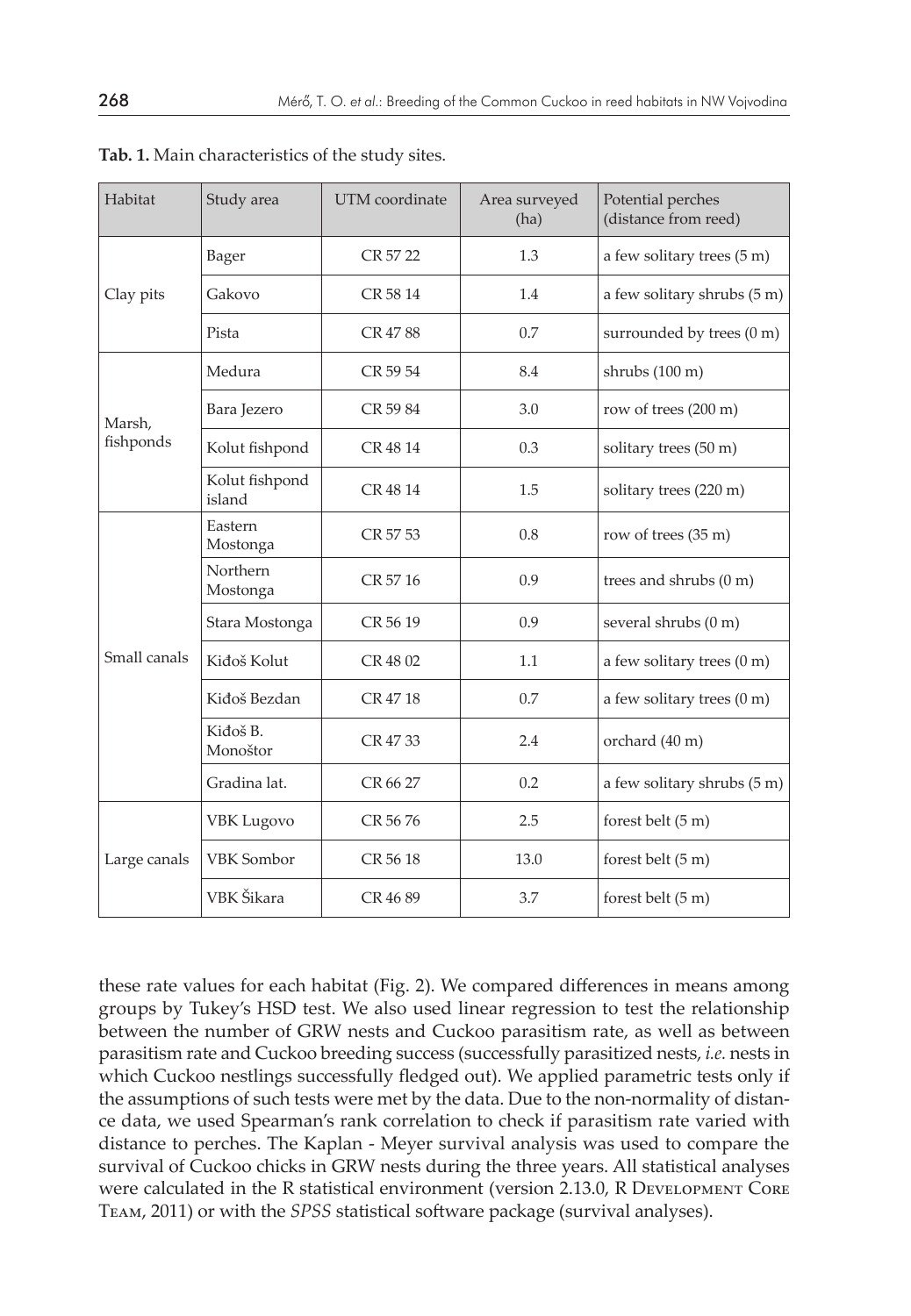

**Fig. 2.** Mean number of Cuckoo fledglings in the four different habitats (summarized for all three years). Different lowercase letters indicate significant differences between the columns (Tukey's HSD test,  $p < 0.05$ ).



**Fig. 3.** Mean number of Cuckoo fledglings (open bars) and perished individuals (shaded bars) within three years summarized for all habitats.

#### RESULTS

We found and monitored a total of 596 GRW nests (2009: 131; 2010: 250; 2011: 215) between 2009 and 2011. From the total of 596 GRW nests, 12.7% (76 nests) were parasitized. Successful Cuckoo breeding was recorded in 65.8% of these nests (50 nests, Tab. 2).

The rate of parasitism by Cuckoos did not vary with the total number of GRW nests at a site (linear regression,  $F = 0.611$ ,  $df = 41$ ,  $p = 0.434$ ). The distance of perches was not significantly correlated with parasitism rate (Spearman's rho =  $-0.39$ ,  $p = 0.126$ ). However, the relationship between parasitism rate and Cuckoo breeding success was negative (B  $= -0.052 \pm 0.022$ ,  $F = 5.747$ , df = 21, p = 0.026).

In testing the hypothesis that Cuckoo parasitism rate and successfully parasitized nests vary by habitat and year, we found that the parasitism rate differed among habitats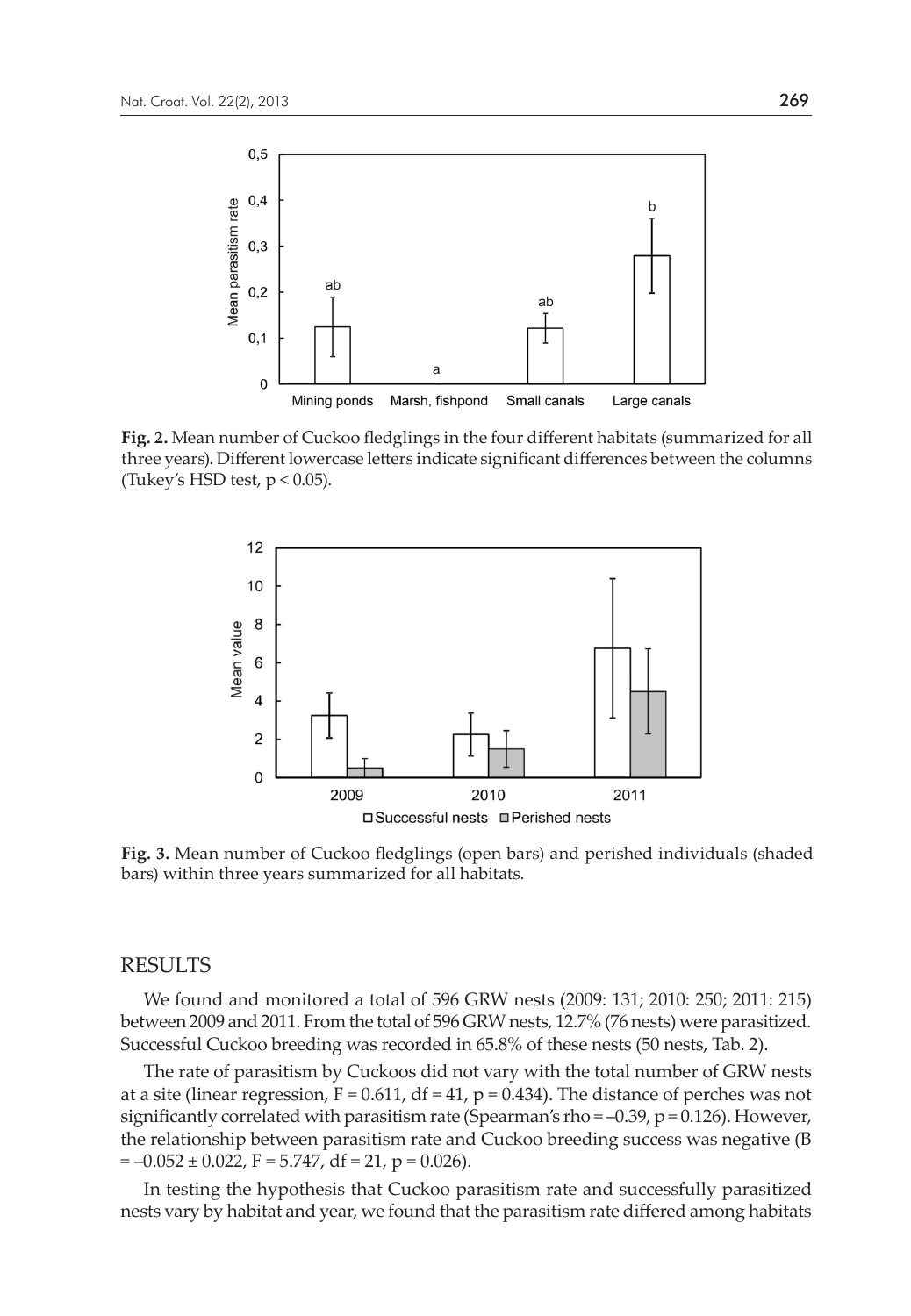| Habitat            | Locality                 | Number of<br><b>GRW</b> nests | Parasitized<br>nests(N) | Successful<br>parasitized<br>nests(N) | Density of<br>parasitized<br>nests per<br>year (ha <sup>-1</sup> ) |
|--------------------|--------------------------|-------------------------------|-------------------------|---------------------------------------|--------------------------------------------------------------------|
| Clay pits          | Bager                    | 73                            | $\Omega$                | $\Omega$                              | 0.0                                                                |
|                    | Gakovo                   | 74                            | $\mathbf{1}$            | $\mathbf{1}$                          | 0.7                                                                |
|                    | Pista                    | 17                            | 6                       | $\overline{4}$                        | 8.6                                                                |
| Marsh,<br>fishpond | Medura                   | 6                             | $\overline{0}$          | $\overline{0}$                        | 0.0                                                                |
|                    | Bara Jezero              | 8                             | $\Omega$                | $\overline{0}$                        | 0.0                                                                |
|                    | Kolut fishpond           | 10                            | $\overline{0}$          | $\theta$                              | 0.0                                                                |
|                    | Kolut fishpond<br>island | $\overline{2}$                | $\theta$                | $\overline{0}$                        | 0.0                                                                |
| Small<br>canals    | Eastern Mostonga         | 45                            | 16                      | 9                                     | 20.0                                                               |
|                    | Northern Mostonga        | 25                            | $\overline{4}$          | $\overline{2}$                        | 4.4                                                                |
|                    | Stara Mostonga           | 13                            | $\overline{2}$          | $\overline{2}$                        | 2.2                                                                |
|                    | Kigyós Kolut             | 47                            | $\mathbf{1}$            | $\mathbf{1}$                          | 0.9                                                                |
|                    | Kigyós Bezdan            | 38                            | 3                       | $\overline{2}$                        | 4.3                                                                |
|                    | Kigyós B. Monoštor.      | 75                            | 5                       | 3                                     | 2.1                                                                |
|                    | Gradina lat.             | 35                            | 3                       | 3                                     | 15.0                                                               |
| Large<br>canals    | <b>VBK</b> Lugovo        | 28                            | 9                       | 8                                     | 3.6                                                                |
|                    | <b>VBK</b> Sombor        | 72                            | 21                      | 11                                    | 1.6                                                                |
|                    | VBK Šikara               | 28                            | 5                       | $\overline{4}$                        | 1.6                                                                |
| Total              |                          | 596                           | 76                      | 50                                    |                                                                    |

**Tab. 2.** Nesting success of Cuckoo between 2009 and 2011 (NW Vojvodina)

(two-way ANOVA,  $F = 3.732$ ,  $df = 3/38$ ,  $p = 0.019$ ), and proved to be marginally non-significant by year (F = 3.080, df = 1/38, p = 0.087). We revealed the highest difference between large canals and marshes regarding parasitism rate (27% and 0% in large canals and marshes, where no parasitized nests were found, respectively) (Fig. 2). The maximum number of Cuckoo eggs found per nest was three (in a nest also containing four GRW eggs), while, in two cases, we found two young Cuckoo nestlings together in one nest.

In contrast, successfully parasitized nests did not vary among habitats or by years (habitat F = 0.277, df = 2/19, p = 0.761; year F = 1.894, df = 1/19, p = 0.185), although it was similarly higher in small and large canals than in clay pits (Fig. 3) and it was non-significantly higher (only c. 15% of chicks perished) in 2009 than in the other two years (c. 66% chicks, Fig. 3). From the total number of parasitized nests, 34.2% were lost (Tab. 2). Most of parasitized nests were destroyed by predators (84.7%), and in 2010, two almost fledged Cuckoo nestlings were destroyed by stormy weather.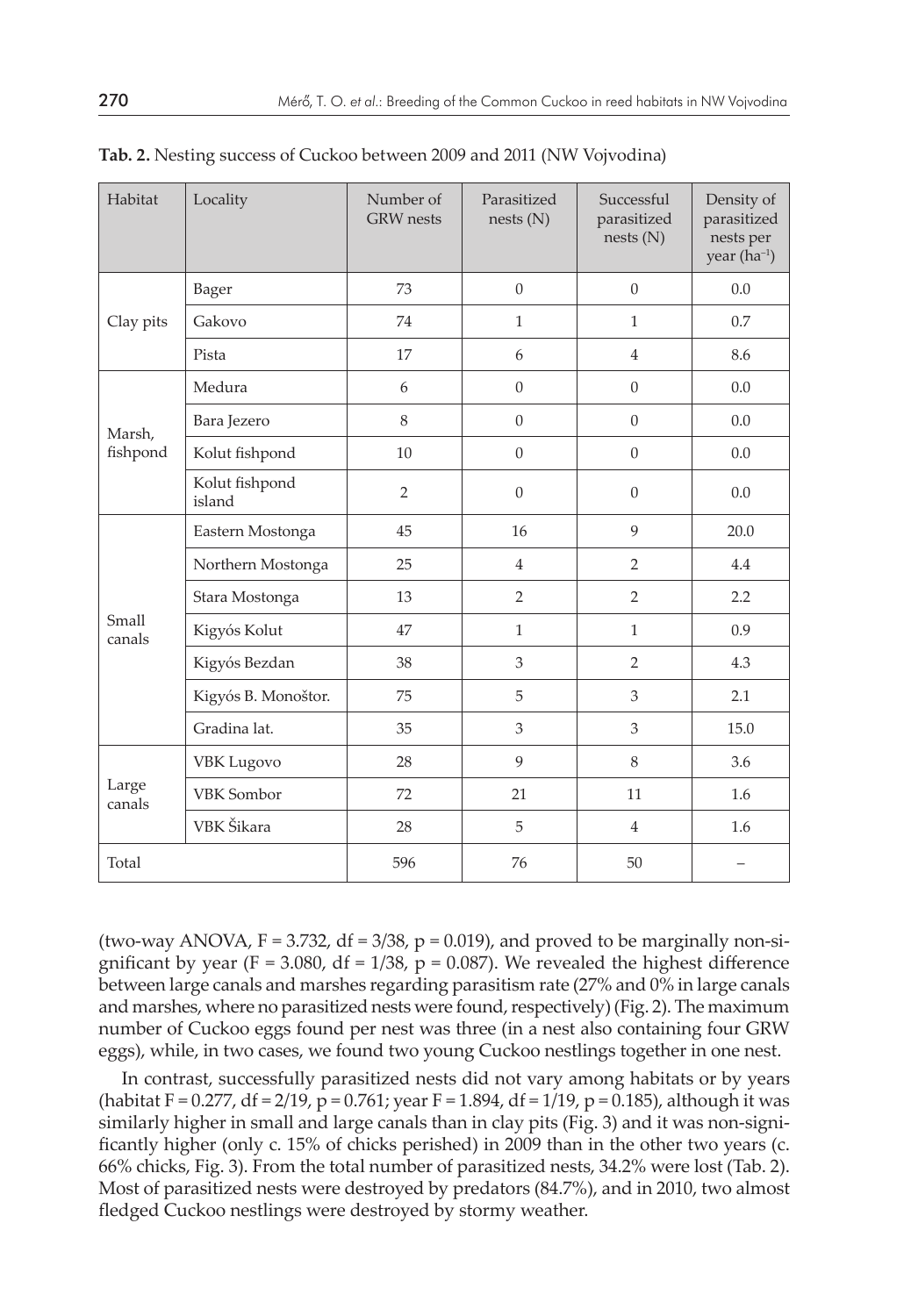The average breeding density per hectare was 1.0 pairs in clay pits, 0.0 pairs in marshes and fishponds, 1.0 pairs in small canals, and 1.8 pairs in large canals.

The survival rate of Cuckoo nestlings did not differ significantly among the years (2009-2011, log rank test,  $\chi^2$  = 4.96, df = 2, p = 0.084). Survival decreased abruptly only after day 10 in 2010, indicating that older nestlings perished (Fig. 4).



**Fig. 4.** Kaplan – Meyer curves in survival of Cuckoo eggs and nestlings, 2009-2011.

#### DISCUSSION

We recorded the highest number of parasitized nests in small and large canals (Tab. 2), and the rate of Cuckoo parasitism was independent of the number of GRW nests at a site. However, studies conducted on the Reed Warbler (*Acrocephalus scirpaceus*) (Stokke, 2007) and Robin (Varga, 1994) found strong positive relationships between the number of host and parasitized nests. The frequency of parasitized nests in our study was 12.7%, which is relatively low compared to that found by Bárro*L et al.* (2003) who mentioned that brood parasitism can locally exceed 50%. Varga (1994) also recorded higher (31.6%) brood parasitism in Robin populations than that found here. Lakatoš (1992) reported an average Cuckoo parasitism on GRW nests of 16.7% for a 10-year period, which is similar to our results. In our study, the distance of perches did not significantly influence parasitism rates. In contrast, Hungarian studies reported that the distance of the perches significantly affects Cuckoo parasitism on GRW nests (Moskát & Honza, 2000).

Hungarian studies reported that the hatching rate of Cuckoos was higher when more than one eggs were laid per GRW nest (multiply parasitized nests) (Moskát *et al*., 2009). However, nestling survival was higher in single parasitized nests. For example, Moskát *et al*. (2009) reported that 93% of hatched nestlings became fledglings in single parasitized nests; while this value for the eggs in multiply parasitized nests was lower (75%). Our results showed generally much lower values (successful: 65.8%). It is possible that predation is stronger in our study sites, but we also have to consider the effect of the cold, rainy weather in 2010. We assume that the most frequent predators of Cuckoo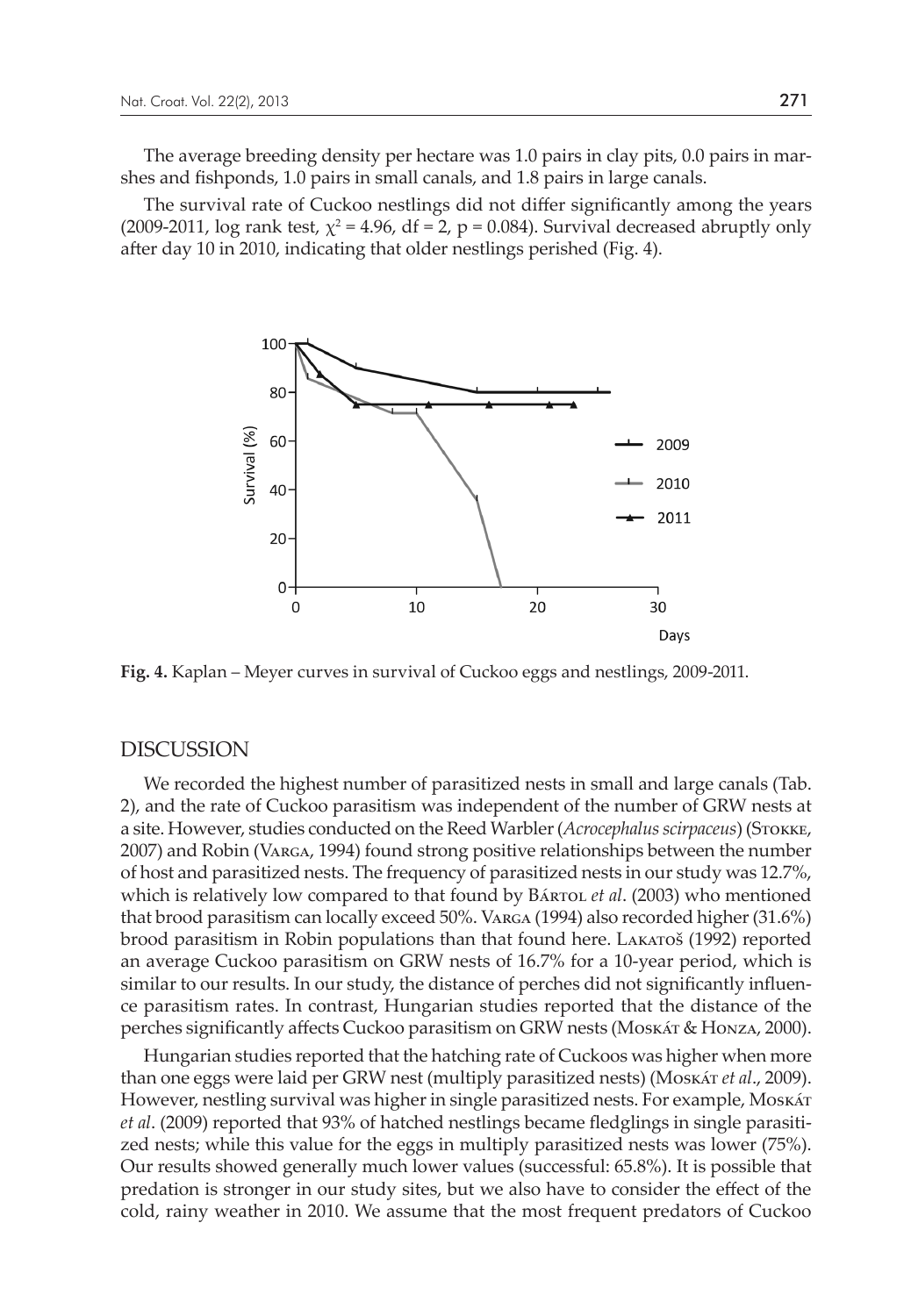nestlings (excluding clutches in the egg stage) were Night Herons (*Nycticorax nycticorax*) and Little Bitterns (*Ixobrychus minutus*), which were often observed in our study sites, sometimes during the destruction of non-parasitized GRW nests (T.O.M., *pers. obs.*). Furthermore, a Spanish study reported that competitor Cuckoo individuals are also able to destroy Cuckoo eggs or nestlings (Alvarez, 1994). The study conducted near Apatin reported a breeding success of 93.7% (Lakatoš, 1992), which is similar to the results of Moskát *et al*. (2009). In our study the proportion of successfully parasitized nests was lower (65.8%) because we considered the breeding success of 17 localities (four habitats), where the loss of Cuckoo nestlings varied between 28.6% and 35.5%. In the studies by Lakatoš (1992) and Moskát *et al*. (2009) all the research was done at one location.

The size and pigmentation of a Cuckoo egg are very similar to those of the eggs of GRWs. This level of adaptation is also an explanation for the high success of Cuckoo parasitism. However, the nesting success of the Cuckoo strongly depends on how often the hosts, GRWs, recognize the eggs and eject them from the nests (MOLNÁR, 1944). After hatching, the Cuckoo nestlings evict host eggs or nestlings from the nests (Molnár, 1944; Varga, 1994). Besides host egg rejection behavior, predation also strongly influences nesting success of Cuckoos (Alvarez, 1994; Moskát *et al*., 2009). Furthermore, we recorded that weather conditions may also affect the survival of nestlings (observed in 2010). Under harsh weather conditions the timing of breeding of GRWs is also negatively affected and in many cases the nesting season lasts longer (e.g. until mid-August in 2010). It is well-known that Cuckoos do not lay eggs so late in the season (Varga, 1994).

According to our results we conclude that brood parasitism in our study area is relatively low compared to that revealed by other studies. We found that the number of GRW nests did not affect the frequency of parasitism, but the relationship between the number of parasitized and successfully parasitized nests was significantly negative, meaning that higher rate of parasitized nests resulted in more lost broods. According to our results the best reed habitats for Cuckoo parasitism in Vojvodina are small and large canals. In light of the hypothesis we conclude that Cuckoo parasitism rate differs among habitats, but it does not fluctuate among years. Furthermore, the breeding success of the Cuckoo *i.e.*, nestling survival varies insignificantly over habitats and years.

#### ACKNOWLEDGEMENTS

This study was supported by the Nature Protection and Study Society - NATURA, Sombor, and three grants from the Hungarian Scientific Research Fund (OTKA NNF 78887, 85562; K 106133) to SL. Thanks to the excellent cooperation with the Water Management Company "Zapadna Bačka" from Sombor on many sections of the melioration canals the reed cut was prolonged till end of breeding season.

*Received February 3, 2012*

#### **REFERENCES**

Alvarez, F., 1994: Cuckoo predation on nests of the nearest neighbours of parasitized nests. Ardea **82**, 269-270.

BÁRTOL, I., MOSKÁT, C., KARCZA, Z. & KISBENEDEK, T., 2003: Great Reed Warblers bury artrifical objects, not only Cuckoo eggs. Acta Zool Ac Sci Hung **49**, 111-114.

Cramp, S., 1998: The birds of the western Palearctic. Oxford University Press. Oxford. CD ROM.